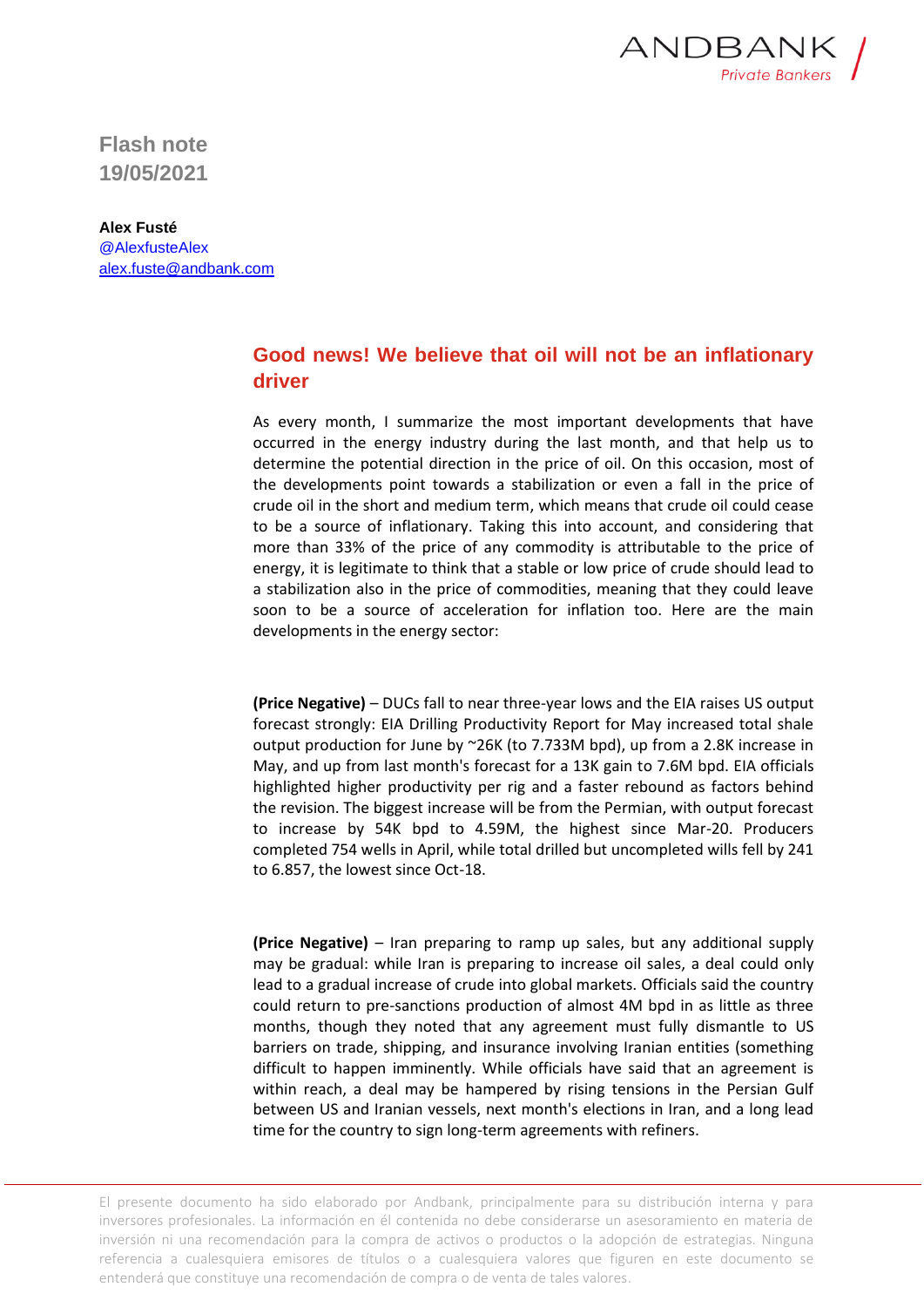

**(Price Negative)** – India: Lockdowns continue to weigh on India's oil demand: India's oil demand worsened in the first half of May amid the country's expanded lockdowns. Sales of road transport fuels in the first half of the month dropped by ~20% from April and held about 28% below 2019 levels. India's plunge in consumption is expected to weigh on sentiment and expectations for a global demand rebound, with the IEA last week lowering its 2021 demand forecast on India's COVID outbreak.

**(Price Negative)** – Colonial Pipeline says now delivering products to all markets, though at half capacity. Colonial Pipeline said it has made substantial progress in restarting its 5,500-mile pipeline system and is now delivering product to all its markets. Nevertheless, the system is running at less than half of capacity, with the operator warning that some areas may experience interruptions during the restart process. President Biden made a statement reassuring drivers that fuel supplies should start returning to normal by this weekend (22nd May) as fuel shortages worsened in the southeast.

**(Price Negative)** – Senator proposes federal assistance for the states that undertake the energy transition : Sen. Martin Heinrich (D-NM) yesterday introduced a bill aimed at providing financial assistance in the form of "energy transition payments" to states that otherwise rely on revenue from federal mineral leasing. The article notes that Heinrich's aim is to help states move away from their reliance on extractive industries and give them time to invest in new sectors as the economy moves away from dependence on fossil fuels. The bill comes after the Biden paused federal oil and gas leasing on federal lands, which accounts for ~25% of domestic petroleum production.

**(Price Neutral)** – Global COVID trends continue to be the key driver of the crude market. Global demand of oil has been supported by the US, Europe, and China as mobility data continues to show increasing demand trends, but new lockdowns in parts of India extended until later this month, while Japan, Taiwan and Singapore have introduced new restrictions following a rise in cases. These new restrictions are offsetting higher demand in western economies, and could eventually weight in global demand.

**(Price Negative)** – Investors in global oil market see strong recovery in demand but headwinds persist: The fact is that a pick-up in Asia's demand could be slower than other regions as China continues to work through its stockpile it built up last year, while Japan and South Korea have not yet rebounded to prepandemic levels. Higher global prices could also weigh on the demand rebound across Asia, as suggested by the growing gap between Brent and the physical

El presente documento ha sido elaborado por Andbank, principalmente para su distribución interna y para inversores profesionales. La información en él contenida no debe considerarse un asesoramiento en materia de inversión ni una recomendación para la compra de activos o productos o la adopción de estrategias. Ninguna referencia a cualesquiera emisores de títulos o a cualesquiera valores que figuren en este documento se entenderá que constituye una recomendación de compra o de venta de tales valores.